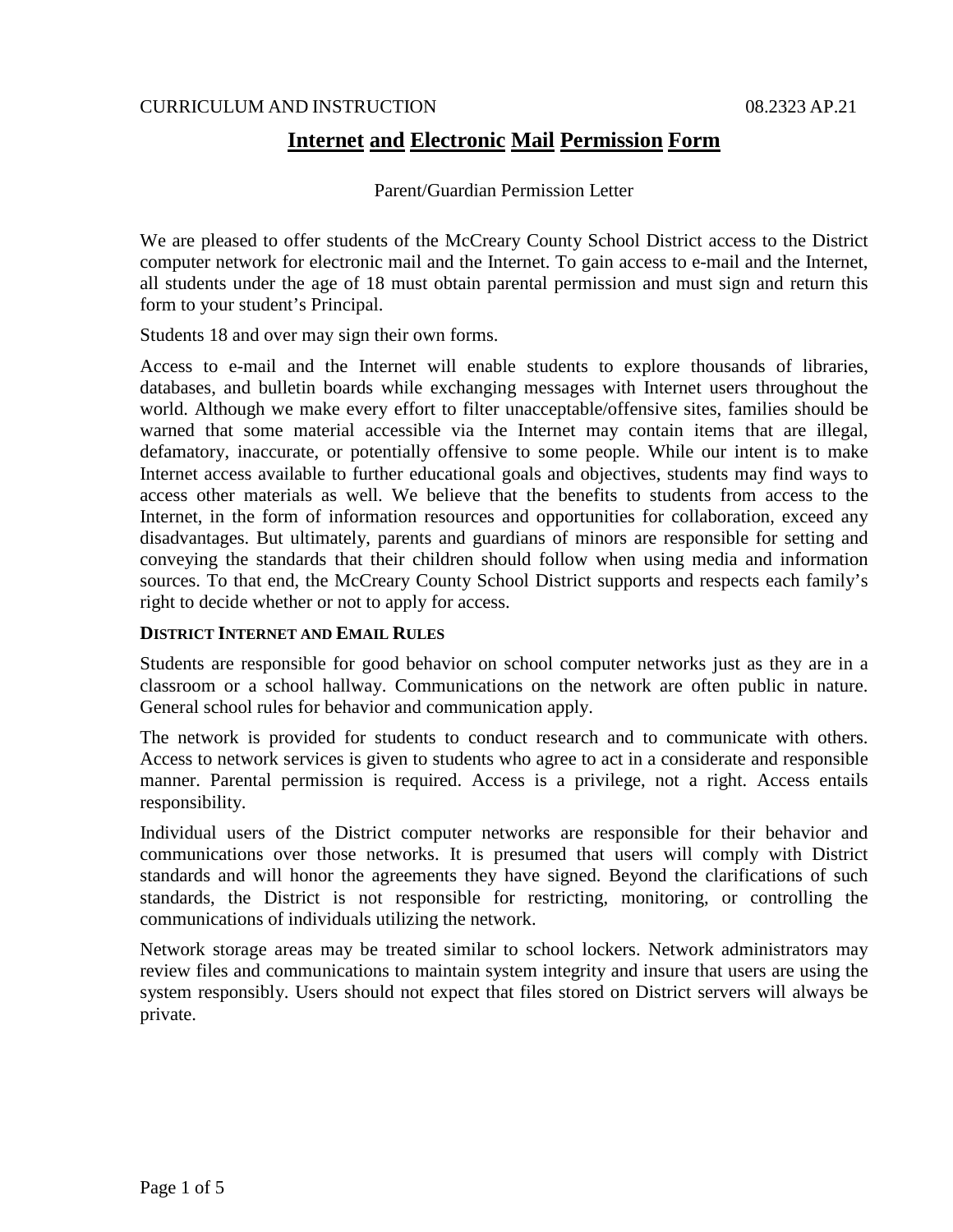# **Internet and Electronic Mail Permission Form**

#### **DISTRICT INTERNET AND EMAIL RULES (CONTINUED)**

Within reason, freedom of speech and access to information will be honored. During school, teachers will guide younger students toward appropriate materials. Outside of school, families bear the same responsibility for such guidance as they also exercise with information sources such as television, telephones, movies, radio and other potentially offensive media.

As outlined in Board policy and procedures, copies of which are available in school offices, the following are not permitted:

- 1. Violating State and Federal legal requirements addressing student and employee rights to privacy, including unauthorized disclosure, use and dissemination of personal information.
- 2. Sending or displaying offensive messages or pictures, including those that involve:
	- Profanity or obscenity; or
	- Harassing or intimidating communications.
- 3. Organizing political campaigns.
- 4. Engaging in practices that threaten the network. (e.g. loading files that may introduce a virus)
- 5. Violating copyright laws, including illegal copying of commercial software and/or other protected material.
- 6. Using other's password.
- 7. Trespassing in other's folders, documents, or files.
- 8. Intentionally wasting limited resources, including downloading of freeware or shareware programs.
- 9. Employing the network for commercial purposes.
- 10. Violating regulations prescribed by the network provider.
- 11. Conducting union business.
- 12. Preparing or assembling materials for religious institutions.

Violations may result in a loss of access as well as other disciplinary or legal action.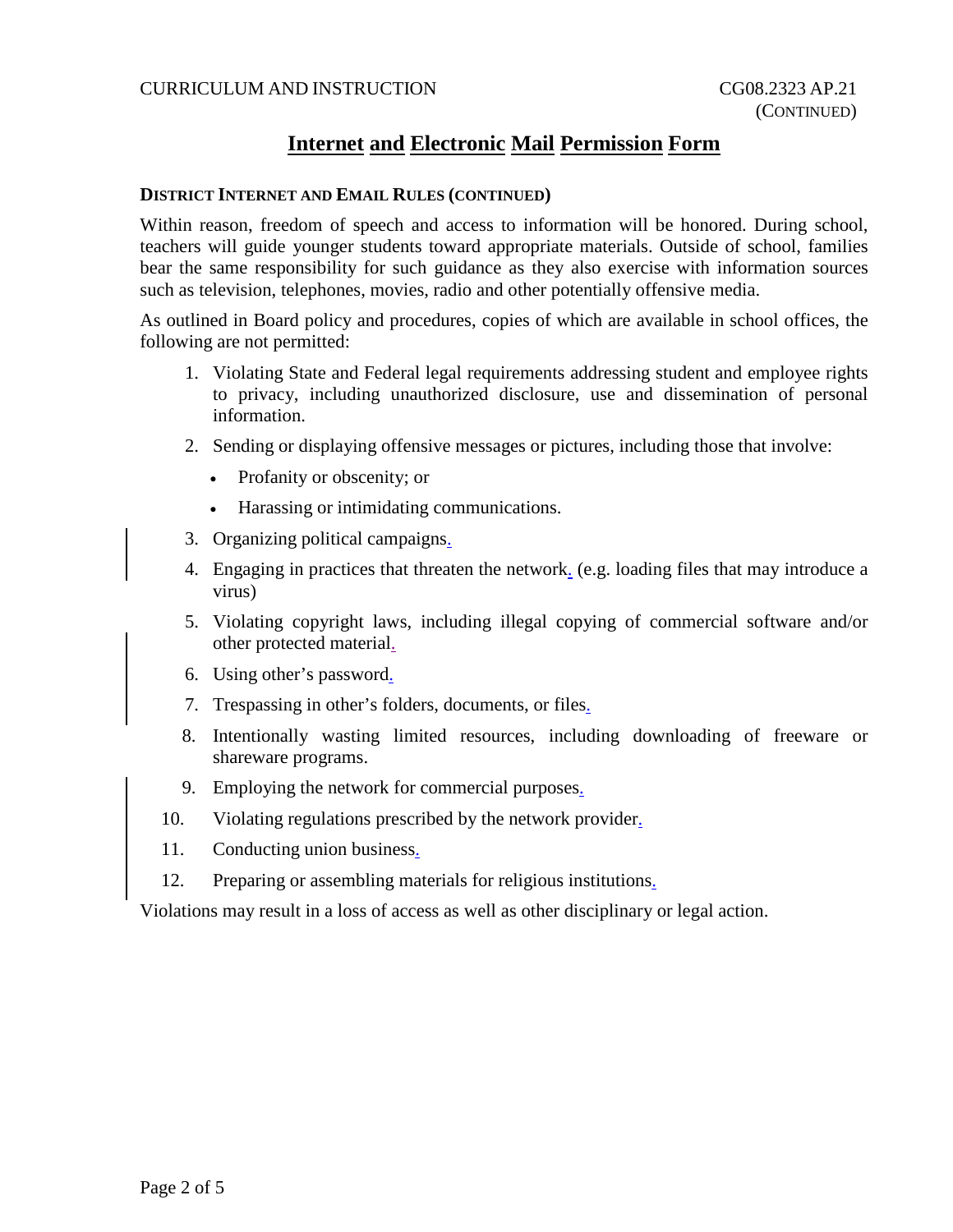### CURRICULUM AND INSTRUCTION CG08.2323 AP.21

## **User Agreement and Parent Permission Form**

School Year

As a user of the McCreary County School District computer network, I hereby agree to comply with the above stated rules – communicating over the network in a reliable fashion while honoring all relevant laws and restrictions.

Student Signature \_\_\_\_\_\_\_\_\_\_\_\_\_\_\_\_\_\_\_\_\_\_\_\_\_\_ Date \_\_\_\_\_\_\_\_\_\_\_\_\_\_\_\_\_\_\_\_\_\_\_\_\_

As the parent or legal guardian of the minor student signing above, I grant permission for my child to access networked computer services such as electronic mail and the Internet. I understand that individuals and families may be held liable for violations. I understand that some materials on the Internet may be objectionable, but I accept responsibility for guidance of Internet use – setting and conveying standards for my child to follow when selecting, sharing, or exploring information and media.

#### **CONSENT FOR USE**

By signing this form, you hereby accept and agree that your child's rights to use the electronic resources provided by the District and/or the Kentucky Department of Education (KDE)- are subject to the terms and conditions set forth in District policy/procedure . Please also be advised that data stored in relation to such services is managed by the District pursuant to policy 08.2323 and accompanying procedures. You also understand that the e-mail address provided to your child can also be used to access other electronic services or technologies that may or may not be sponsored by the District, which -provide features such as online storage, online communications and collaborations, and instant messaging. Use of those services is subject to either standard consumer terms of use- or a standard consent model. Data stored in those systems, where applicable, may be managed pursuant to the agreement between KDE and designated service providers or between the end user and the service provider. Before your child can use online services, he/she must accept the service agreement and, in certain cases, obtain your consent

| Grade |  |
|-------|--|
|       |  |
|       |  |
|       |  |
|       |  |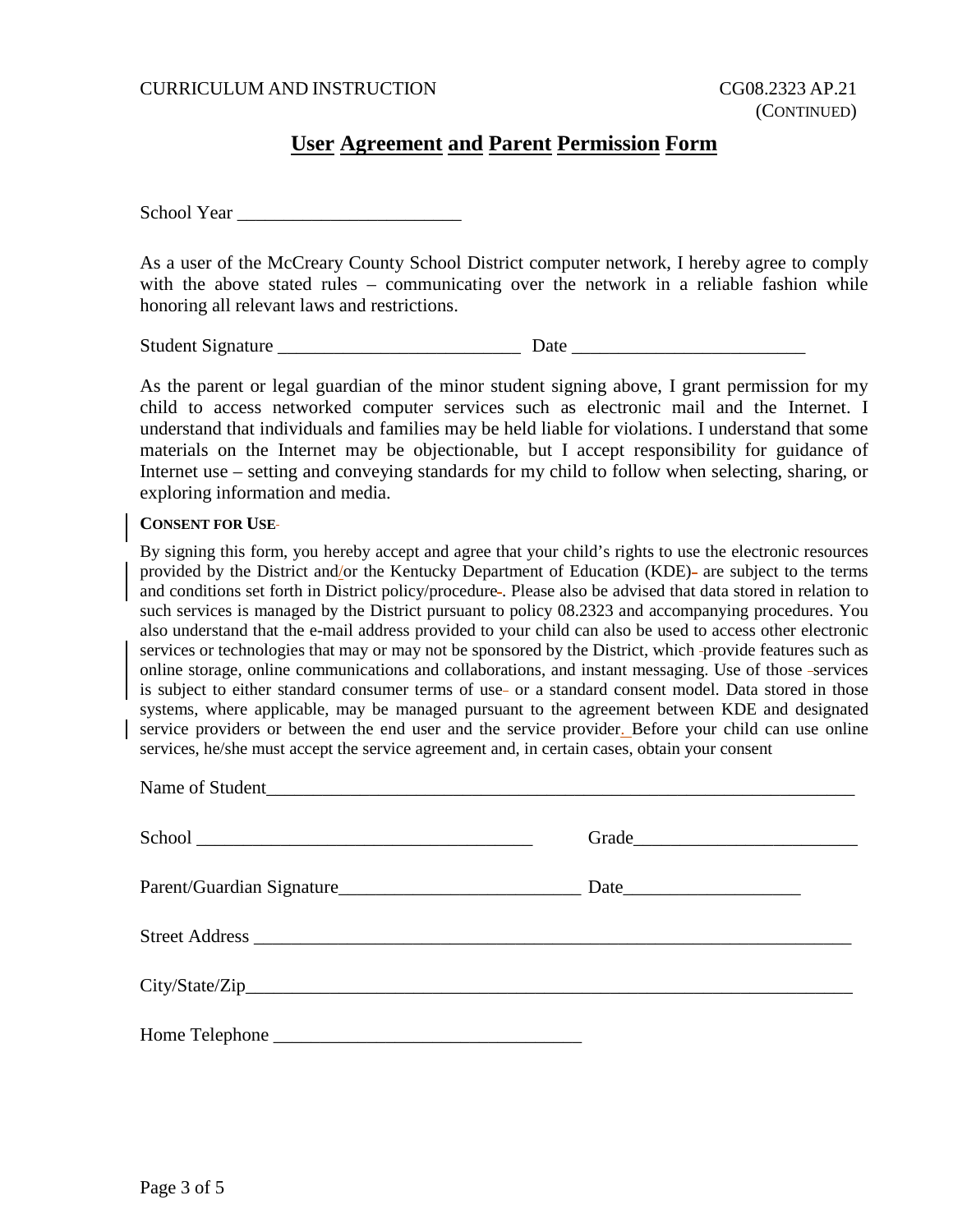## CURRICULUM AND INSTRUCTION CG08.2323 AP.21

# **Staff Agreement Form**

School Year

Assigned School \_\_\_\_\_\_\_\_\_\_\_\_\_\_\_\_\_\_\_\_\_\_\_\_\_\_\_\_\_\_\_\_\_

As a user of the McCreary County School District computer network, I hereby agree to comply with the District's Acceptable Use Policy – communicating over the voice, video, and data network in a reliable fashion while honoring all relevant laws and restrictions. I realize that within reason, freedom of speech and access to information will be honored. During school, teachers will guide younger students toward appropriate materials. As outlined in Board policy and procedures, copies of which are available in school offices, the following are not permitted:

- 1. Violating State and Federal legal requirements addressing student and employee rights to privacy, including unauthorized disclosure, use and dissemination of personal information.
- 2. Sending or displaying offensive messages or pictures, including those that involve:
	- Profanity or obscenity; or
	- Harassing or intimidating communications.
- 3. Organizing political campaigns.
- 4. Engaging in practices that threaten the network. (e.g. loading files that may introduce a virus)
- 5. Violating copyright laws, including illegal copying of commercial software and/or other protected material.
- 6. Using other's password.
- 7. Trespassing in other's folders, documents, or files.
- 8. Intentionally wasting limited resources, including downloading of freeware or shareware programs.
- 9. Employing the network for commercial purposes.
- 10. Violating regulations prescribed by the network provider.
- 11. Conducting union business.
- 12. Preparing or assembling materials for religious institutions.

Violations may result in a loss of access as well as other disciplinary or legal action.

| <b>Staff Signature</b> |  |  |
|------------------------|--|--|
|                        |  |  |

This form must be signed and returned to your Principal for Internet and email services to be established and maintained in your classroom.